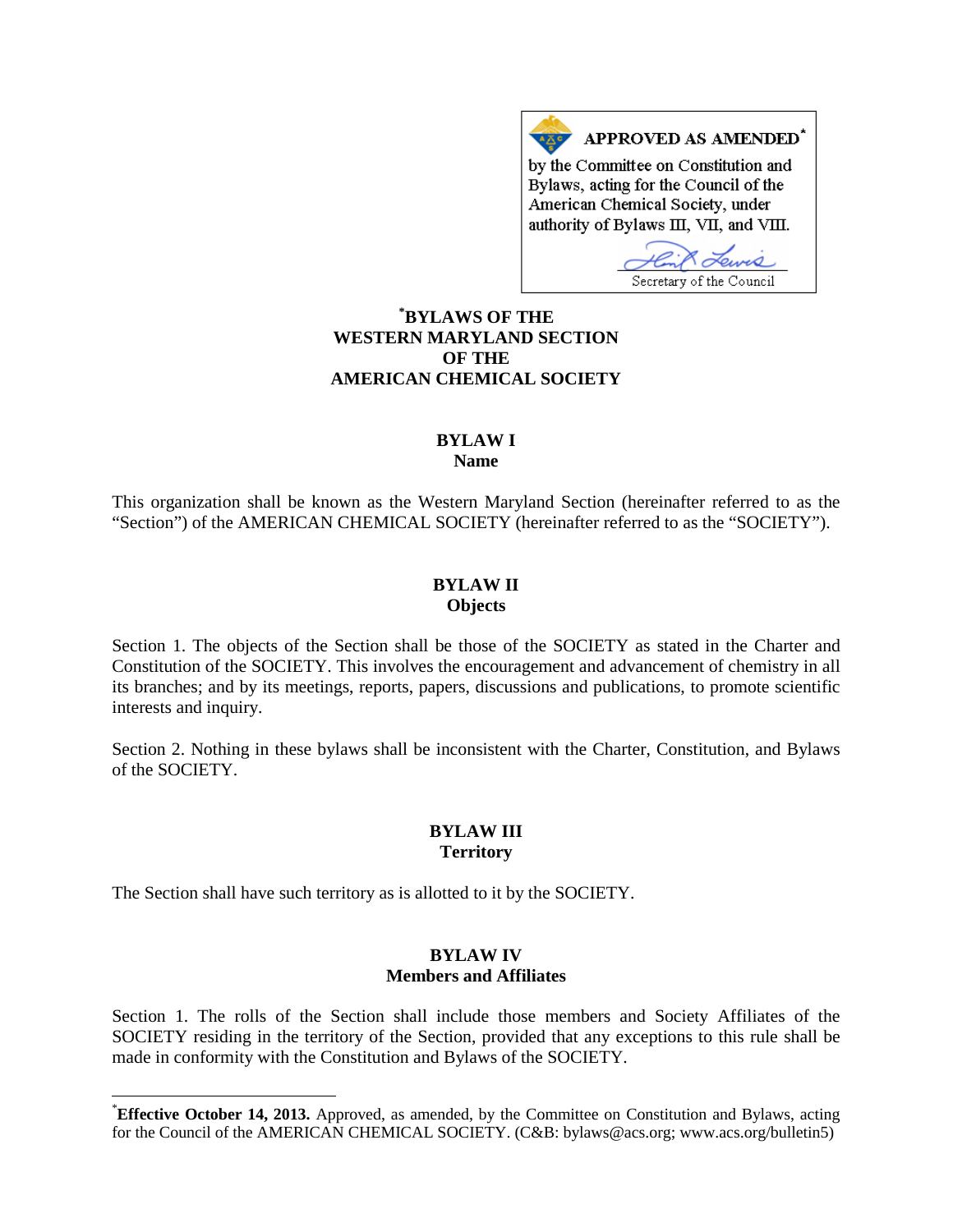Section 2. The Section may have Local Section Affiliates. A Local Section Affiliate shall retain affiliate status only so long as payment is made of Local Section dues of not less than two dollars (\$2.00) per annum.

Section 3. Members and affiliates shall have such rights and privileges as are accorded them by the Constitution and Bylaws of the SOCIETY.

Section 4. Local Section Affiliates may not vote for or hold an elective position of the Section, vote on Articles of Incorporation and bylaws of the Section, or serve as a member of the Executive Committee. Society Affiliates may serve on the Executive Committee in a non-voting capacity.

#### **BYLAW V Officers, Executive Committee, and Councilors**

Section 1. The officers of the Section shall be members of the SOCIETY and the Section and shall consist of the Chair, Chair-Elect, Secretary and Treasurer. The offices of the Secretary and Treasurer may be held by the same person.

Section 2. The Section shall have Councilors and Alternate Councilors as provided in the Constitution and Bylaws of the SOCIETY. Only MEMBERS of the SOCIETY may serve as Councilor, Alternate Councilor, or Temporary Substitute Councilor.

Section 3. The Executive Committee shall consist of the officers of the Section, the Immediate Past Chair, the Councilors and Alternate Councilors, and the chairs of all standing committees.

Section 4. The duties of the officers shall be such as usually pertain to their offices, together with those required by the Constitution and Bylaws of the SOCIETY, and such other duties as may be assigned to them from time to time by the Executive Committee.

- a. The duties of the Chair shall be to preside at meetings of the Executive Committee, to carry into effect the decisions and recommendations of that Committee, to preside at business meetings of the Section, to appoint all committees, and to carry out all those duties required by the Constitution and Bylaws of the SOCIETY. The term of Chair shall be for one year. In the absence of the Chair, the duties of the office shall devolve upon the Chair-Elect.
- b. The term of office for the Chair-Elect shall be one year, after which time the Chair-Elect shall succeed to the Chair. To fill a vacancy in the office of Chair occurring during the term of office as Chair-Elect, the Chair-Elect shall serve as Chair *pro tempore*.
- c. The duties of the Secretary shall be to keep a record of the proceedings of the Section and of the Executive Committee, to maintain a list of members and affiliates, to send to members and affiliates such notices as the business of the Section may require, to submit a report to the Section at its annual meeting, and to carry out the duties required by the Constitution and Bylaws of the SOCIETY and elsewhere in these bylaws. The term of office shall be for one year; reelection is permissible.
- d. The Treasurer shall have charge of the funds of the Section, keep an accurate record of all receipts and disbursements, receive dues, and make those disbursements approved by the Executive Committee. The Treasurer shall render an account of all transactions and of the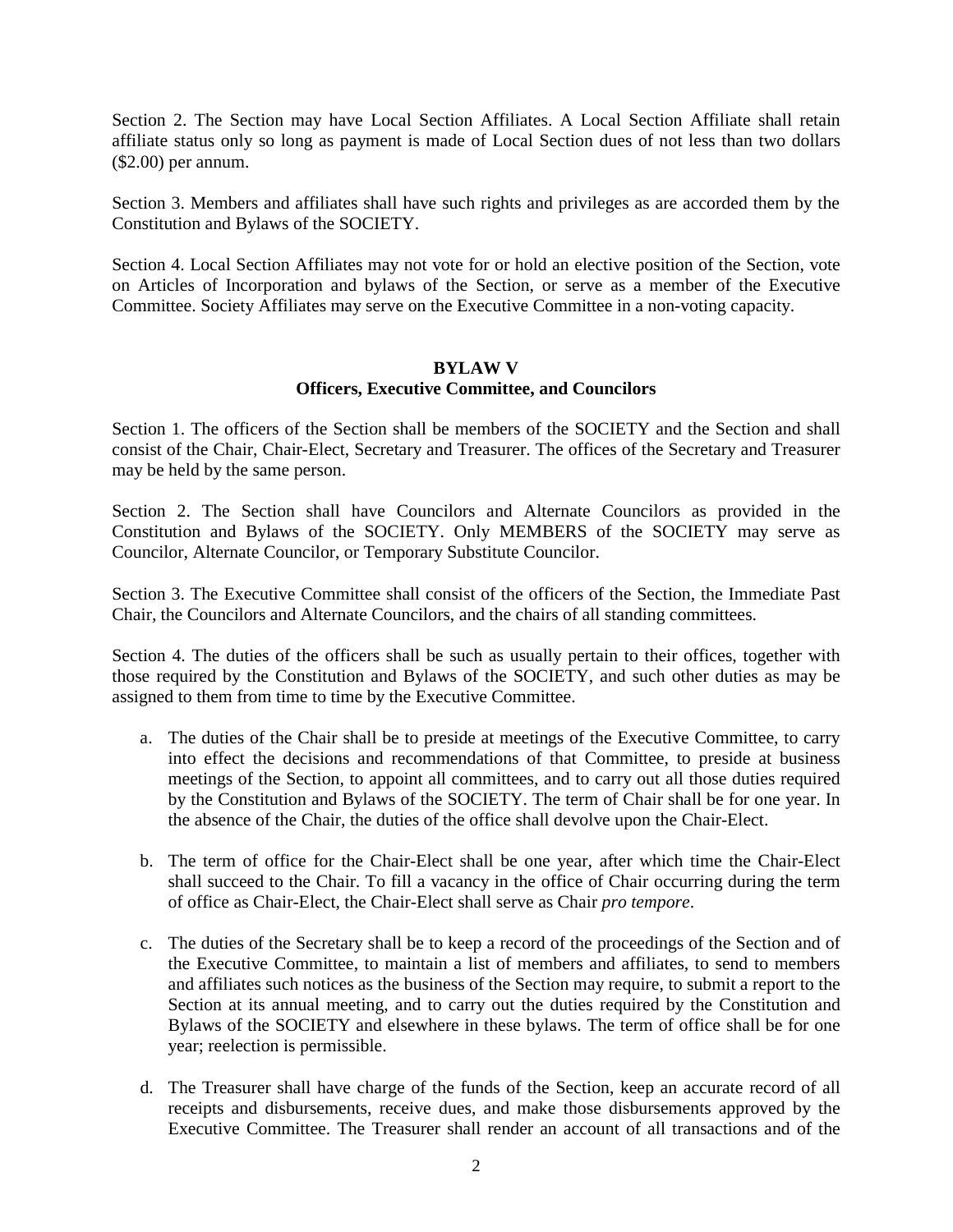financial condition of the Section to the Executive Committee at times set by the Committee, and shall submit such reports as are required by the Constitution and Bylaws of the SOCIETY. The Treasurer shall be bonded in a suitable manner if, when, and as the Executive Committee so provides. The term of office shall be for one year; reelection is permissible.

Section 5. The Executive Committee shall have charge of the affairs, funds, and property of the Section and of all other matters not otherwise provided for in these bylaws.

Section 6. The Section's Councilor(s) and Alternate Councilor(s) shall carry out those duties assigned to them by the Constitution and Bylaws of the SOCIETY.

- a. Councilors and Alternate Councilors shall be elected from the MEMBERS for three-year terms.
- b. In the event that a Councilor is unable to attend a specified meeting of the Council of the SOCIETY, the Chair of the Section shall appoint one of the Alternate Councilors to serve as Councilor at the specified meeting. Such appointment of an Alternate Councilor shall be for only one meeting.
- c. The Executive Committee shall designate any Councilors to be disqualified under SOCIETY Bylaw provisions for reallocation of Councilors among the Local Sections.
- d. Any vacancy in the position of Councilor or Alternate Councilor may be filled *pro tempore*  by the Chair, with the consent of the Executive Committee, but only until the next annual election, when the position shall be filled for the remainder of the unexpired term.

# **BYLAW VI**

# **Manner of Election and Terms of Office**

Section 1. Officers, Councilors and Alternate Councilors shall be elected by a ballot of those eligible to vote. The candidate receiving the largest number of votes for each office shall be declared elected. In case of a tie vote, the Executive Committee, by ballot, shall elect from among the candidates who share the tie vote; the candidate receiving the largest number of votes shall be declared elected.

Section 2. At a Section meeting to be held prior to September of each year, the Chair shall appoint a Nominating Committee of not less than three members to provide nominees for the elective offices as described above. The names of the Nominating Committee shall be announced at a Section meeting by October 15.

Section 3. In September of each year, the Nominating Committee shall report to the membership its nominations for each office to be filled. Prior to October 15, any member of the Section may, in writing or from the floor at a meeting, nominate additional candidates for office, if the nomination is seconded by another member. Nominations so made shall be equally valid as those from the Nominating Committee. All candidates nominated shall have indicated willingness to serve if elected.

Section 4. The candidates for each office shall be listed in an order to be selected by lot on a ballot to be distributed to each member of the Section by November 1. A paper ballot will be mailed to any member who does not have access to electronic balloting.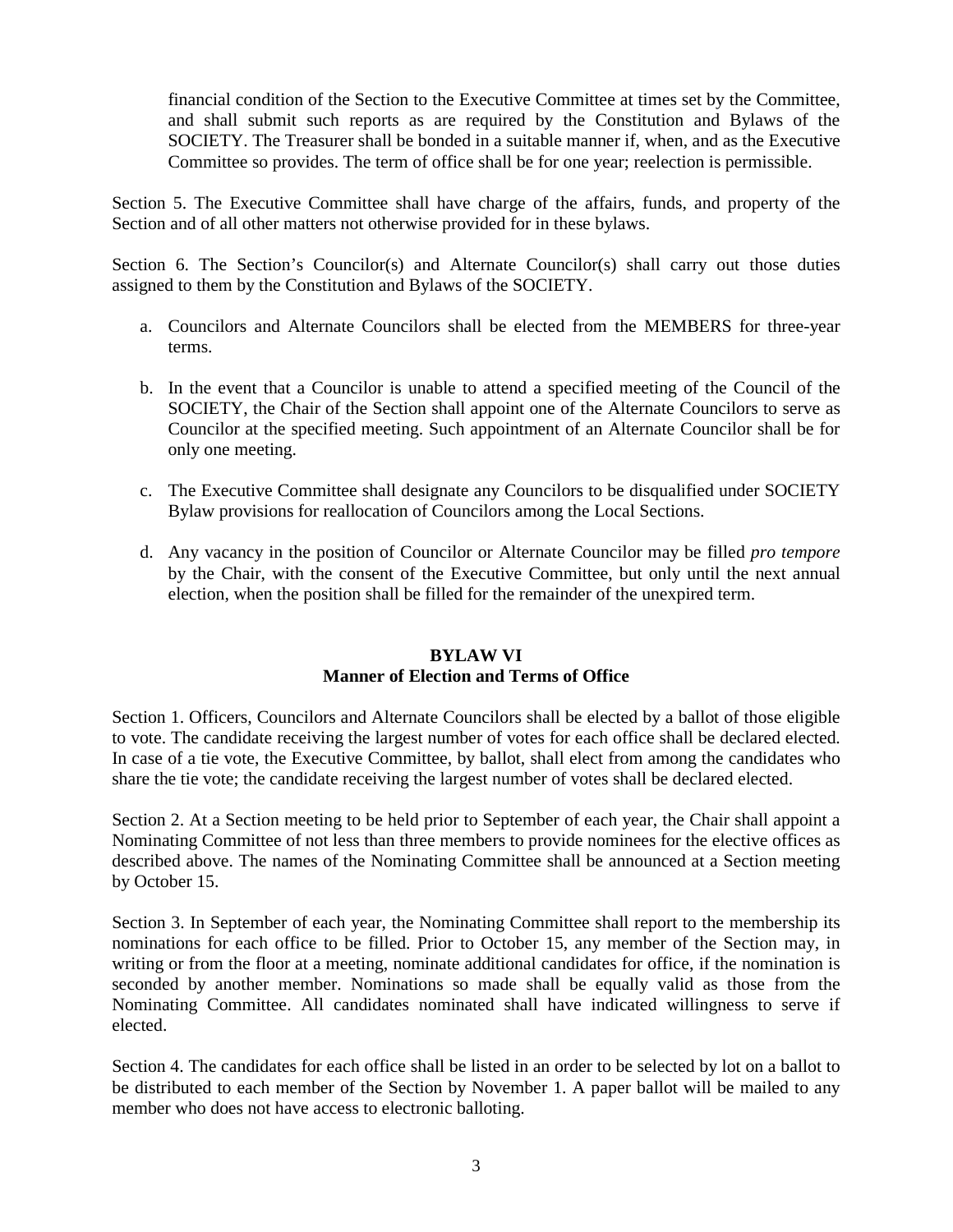Section 5. The tabulation of ballots will be completed not later than November 15. The results of the election of officers, Councilor, and Alternate Councilor shall be tabulated by the Nominating Committee. The results shall be announced by the Chair at the December or February meeting and also published in the February issue of the Section's newsletter and/or on the Section's website. The results shall also be certified to the Executive Director of the SOCIETY by December 1 in accordance with the SOCIETY's Bylaws.

Section 6. In accordance with the SOCIETY'S Bylaws, balloting procedures should ensure fair balloting that is open to all eligible members, protection against fraudulent balloting, and the timely reporting and archiving of balloting results.

### **BYLAW VII Recall of Elected Officials**

Section 1. The elected officials of the Section (officers or elected Executive Committee members) are subject to recall for neglect of duties or conduct injurious to the SOCIETY. Recall procedures are not applicable to Councilors and Alternate Councilors elected by Local Sections.

Section 2. The recall of an official shall be initiated when a signed petition, indicating in writing the specific charges and reasonable substantiating evidence is submitted to the Chair from at least five voting members of the Section. In the event the Chair is the official in question, the Chair-Elect shall receive the petition and shall assume the duties of the Office of Chair with respect to this issue until the issue is resolved.

Section 3. The Chair shall, without delay, determine that the petitioners are aware of the gravity of their actions and the procedures to be followed. The Chair shall seek an alternate resolution to the problem and a withdrawal of the petition at this time. In the absence of a resolution to the problem, the Chair shall notify the members of the Executive Committee and call a special meeting within thirty days.

- a. The Executive Committee shall promptly continue the recall process or dismiss the petition as ill-founded or find an alternative solution to the problem. The Chair shall promptly inform the petitioners and the official of the decision of the Executive Committee.
- b. If the proceedings continue, the Chair shall assign the duties of the official to another MEMBER of the Section until the issue is resolved.
- c. If the proceedings continue, the official shall be offered an opportunity to answer the allegations in the petition before the Executive Committee.

Every reasonable effort shall be made to contact the official throughout this procedure. That effort shall include a certified letter to the last known address on the official SOCIETY membership rolls. Upon notification, the official shall have thirty days to make a written response to the allegations. The Executive Committee shall decide whether to proceed after studying the official's response. The Chair shall inform the official and the petitioners of the decision of the Executive Committee.

If no contact with the official can be made after a reasonable effort, the Executive Committee may remove the official in question with a two-thirds (2/3) vote of the remaining members.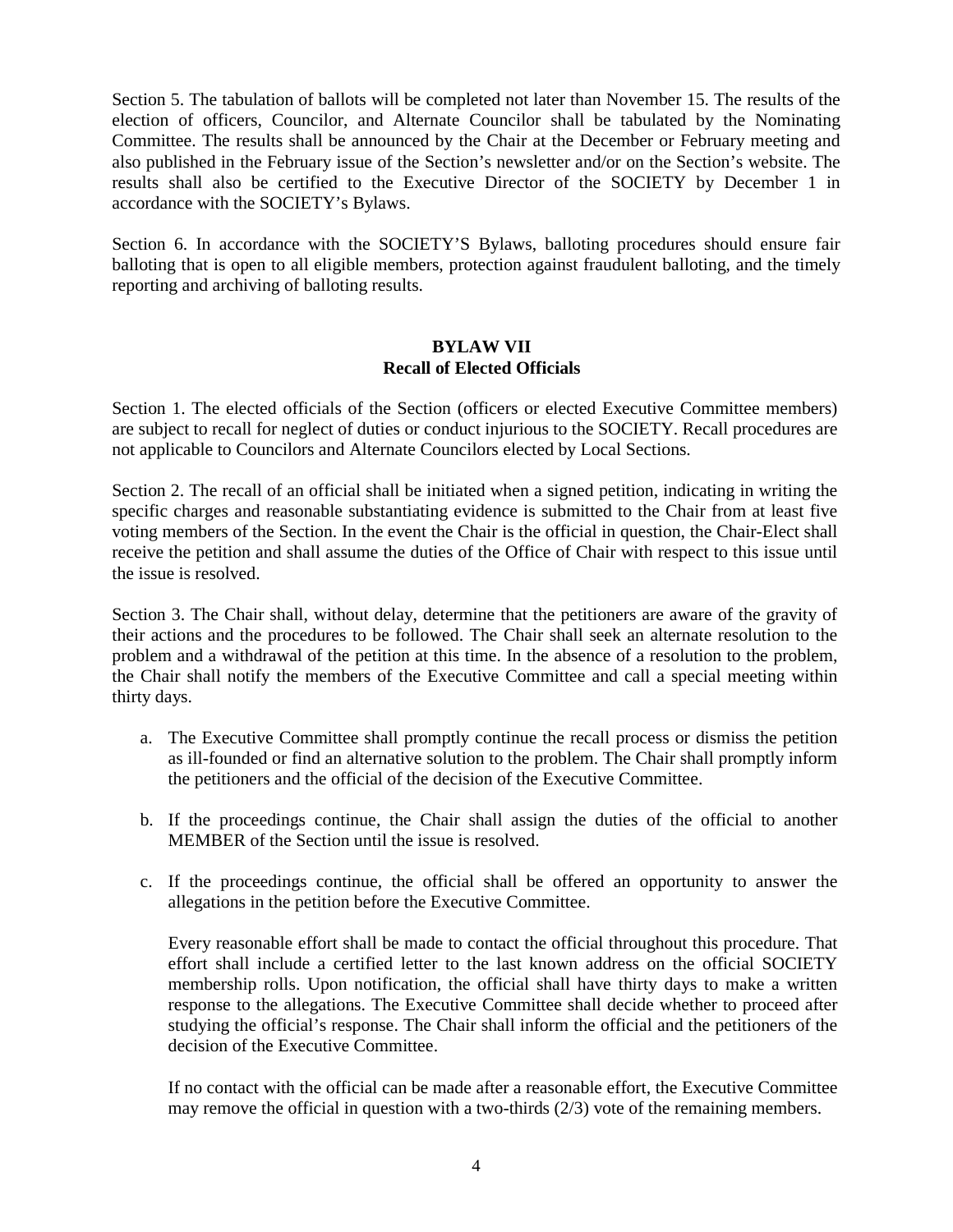- d. If the proceedings continue, the official shall choose one of the following options:
	- (1) The official may resign.
	- (2) The official may request a recall vote in the same manner as the original election, which must be consistent with the Section bylaws. The voting membership shall be informed, through brief written statements prepared by the Executive Committee and the official, of the issues involved with the recall vote. Both statements shall be distributed to the voting membership before the vote is taken.
	- (3) The official may request a hearing and a recall vote by the remaining members of the Executive Committee. A two-thirds (2/3) vote of the remaining members of the Executive Committee shall be required to recall the official.
	- (4) The official may choose not to respond and thus forfeit the position.

Section 4. The vacancy provisions of these bylaws shall be used to fill a vacancy caused by a recall process. The membership of the Section and the Executive Director of the SOCIETY shall be informed of the results of the recall process and the replacement of the official.

# **BYLAW VIII Committees**

The Executive Committee shall establish committees as necessary for the proper operation of the Section. The Section shall have the following standing committees: Nominating and Program, Awards, Education, Finance, and Newsletter/Publications.

### **BYLAW IX Meetings**

Section 1. The Section shall hold regular meetings at places and times designated by the Executive Committee.

Section 2. The Section may have special business meetings upon the written request of a majority of the Executive Committee or upon the written request of 10 percent of the members of the Section. Such request shall be in the hands of the Secretary at least ten days before the date requested for the meeting and shall state the exact nature of the business intended to be transacted. No other business shall transpire at such meetings.

Section 3. Due notice of all meetings shall be distributed to each member and affiliate of the Section. A quorum for the transaction of business at a Section meeting shall consist of five percent of the members of the Section. No business shall be conducted in the absence of a quorum at a Section meeting.

Section 4. The Executive Committee shall meet upon due notice at such times and places as may suit its convenience, upon call of the Chair or upon request of a majority of its members. The order of business shall be such as the Committee provides from time to time.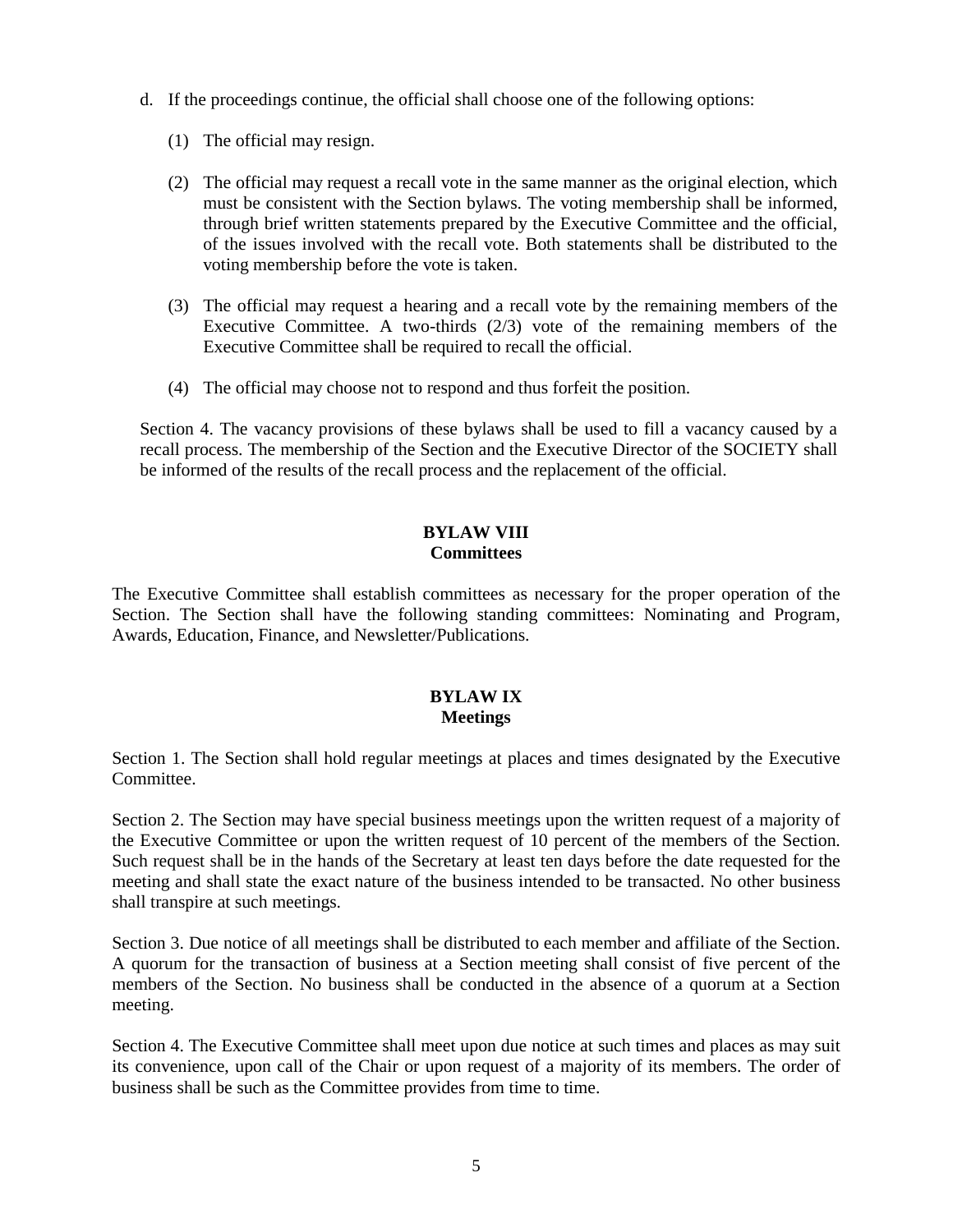Section 5. A quorum for an Executive Committee meeting shall consist of a majority of the members of the Committee. In the absence of a quorum, the meeting shall adjourn to a date.

Section 6. The regular order of business at a regular meeting may be suspended by a majority vote of the members present.

Section 7. The most recent edition of *Robert's Rules of Order Newly Revised* shall be the parliamentary authority for all matters not covered in these bylaws or in the SOCIETY'S documents.

### **BYLAW X Finances**

Section 1. The Section may receive donations or bequests made to it, and may expend or invest the same on behalf of the Section. Such expenditures or investments shall be made by the Treasurer of the Section upon authorization by the Executive Committee.

Section 2. The Section may raise or collect funds to be expended for local purposes, and may have the entire management and control of such funds insofar as such management and control shall not conflict with any provision of these bylaws or with the Constitution and Bylaws of the SOCIETY.

Section 3. The Executive Committee shall have the authority to assess dues or voluntary contributions as provided in the SOCIETY's Constitution and Bylaws for the various categories of membership and affiliation.

Section 4. An annual audit shall be conducted by two or more disinterested members, appointed by an officer with no authority to disburse funds, and submit a report to the Executive Committee by January 31.

# **BYLAW XI Dissolution of the Section**

Upon the dissolution of the Section, any assets of the Section remaining thereafter shall be conveyed to such organization then existent, within or without the territory of the Local Section, as is dedicated to the perpetuation of objects similar to those of the AMERICAN CHEMICAL SOCIETY, or to the AMERICAN CHEMICAL SOCIETY, so long as whichever organization is selected by the governing body of the Local Section at the time of dissolution shall be exempt under Section 501(c)(3) of the Internal Revenue Code of 1954 as amended or under such successor provision of the Code as may be in effect at the time of the Section's dissolution.

#### **BYLAW XII Amendments**

Section 1. A petition to amend the bylaws may be initiated by the Executive Committee, or by petition signed by at least 15 members or three percent of the members of the Section, whichever is larger. If the proposed amendment is approved by the Executive Committee, it shall, if practical, be submitted to the SOCIETY's Committee on Constitution and Bylaws (C&B) for review. After any required changes are incorporated, and any recommended changes reviewed and accepted or rejected